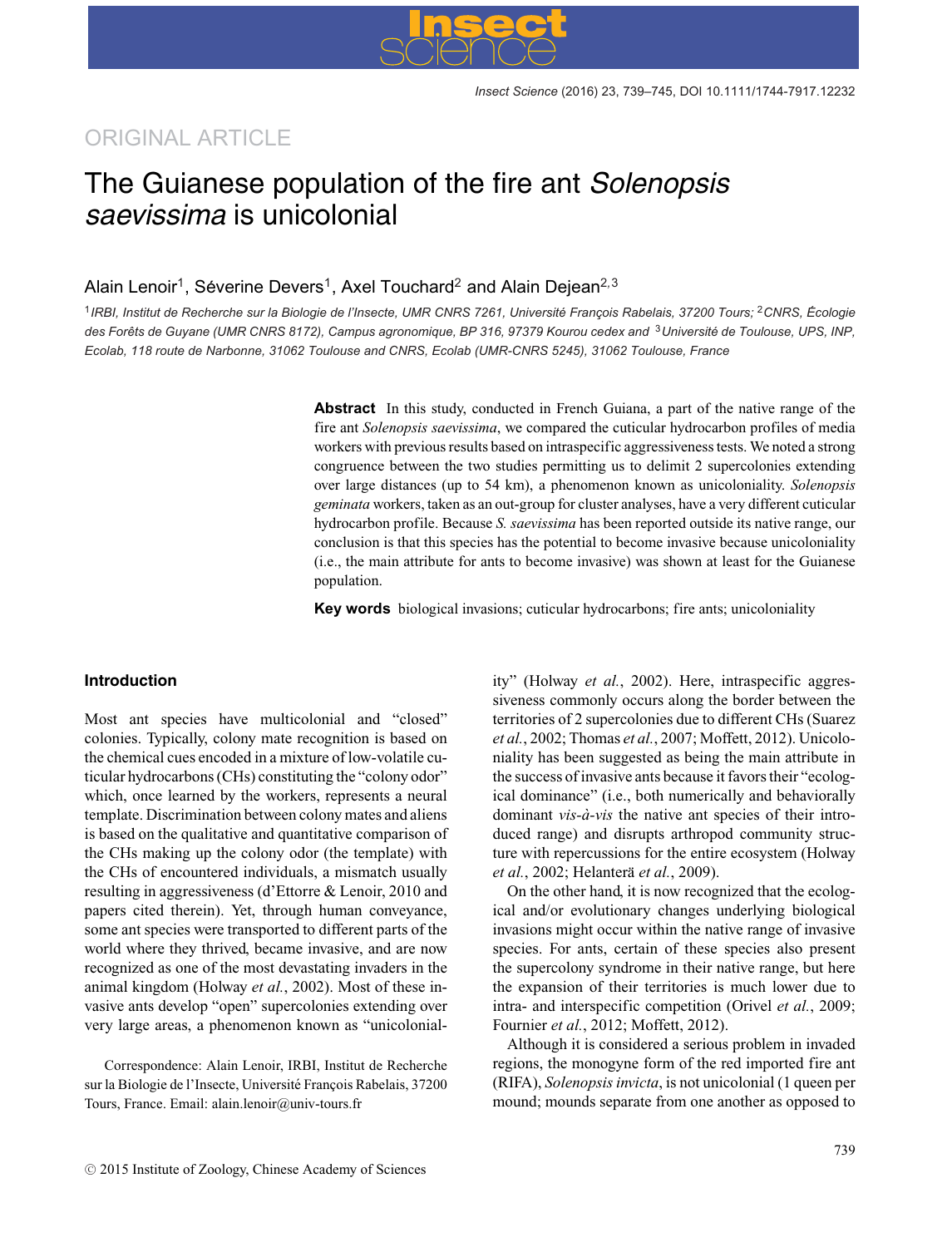the polygyne form where the mounds are interconnected by galleries) (Tschinkel, 2006). Accordingly, its success in its introduced range could be due to the negative impact of human disturbance on native ants rather than to its superior competitive ability (King & Tschinkel, 2013; but see LeBrun *et al.*, 2012; Stuble *et al.*, 2013). The negative and positive impacts of this species were recently presented (Epperson & Allen, 2010; Drees *et al.*, 2013; Rashid *et al.*, 2013; Vinson, 2013; see also Dejean *et al.*, 2015 for *S. saevisima*).

Therefore, a challenge in estimating the invasive potential of fire ants is to determine their potential to be unicolonial in their native range. Accordingly, this study focused on a population of *Solenopsis saevissima* in French Guiana corresponding to a part of its native range that extends from Suriname to northern Argentina (Antwiki, 2014). Frequently found in human-disturbed areas, *S. saevissima* is considered a major pest in its native range (Taber, 2000; Zeringóta et al., 2014). The population from French Guiana forms "colonial entities" extending over up to 54 km with its mounds interconnected by galleries (Martin *et al.*, 2011). Furthermore, *S. saevissima* was introduced elsewhere, constituting a potential pest (Wetterer, 2014).

*Solenopsis saevissima* belongs to an assemblage of recently diverged taxa, including the well-known invasive fire ants *S. invicta* (RIFA), *S. richteri* and *S. geminata* (Ross *et al.*, 2010).

This species is difficult to distinguish from the RIFA due to similarities in individual morphology, its painful sting and its nesting mode to the point that Dall'Aglio-Hovorcem *et al.*, (2009) difficult to distinguish from the RIFA due to great similarities in morphology and behavior so that Dall'Aglio-Hovorcem*et al.*, (2009) proposed using chemistry to distinguish them.

Also, it was shown that nominal *S. saevissima* comprises cryptic species due to isolation and hybridization with *S. geminata* (Ross *et al.*, 2010; see also Delsinne *et al.*, 2012). Similarly, Fox *et al.*, (2012), based on differences in CHs, distinguished 2 "cryptic species" themselves different from another cryptic species from southern Brazil (Dall'Aglio-Hovorcem *et al.*, 2009) and a fourth one from French Guiana (Roux *et al.*, 2009); they concluded that there were at least 4 cryptic species within nominal *S. saevissima*.

In this study, conducted on the Guianese population of *S. saevissima*, we aimed to verify the results by Martin *et al.*, (2011) showing the existence of vast "entities of mounds" separated by borders. Inside each entity, workers from different mounds are not aggressive towards each other, whereas, when confronted, workers from different entities engage in reciprocal fighting regardless of the

mounds from which they were gathered. We therefore compared the CHs of individuals sampled from mounds belonging to 2 adjacent "colonial entities".

#### **Materials and methods**

The field survey was conducted in French Guiana in November 2013 along the *route de Petit Saut* and Route No. 1 that go from the Petit Saut dam (4°59'N; 53°08'W) to the city of Sinnamary (5°22 N; 52°57 W). The ants were collected from 18 sites along the roadsides; 11 sites corresponded to the "Petit Saut colonial entity" (Colony A) extending over 54 km from Petit Saut to Paracou (05°16 N; 52°55 W), and the 7 others to the "Sinnamary colonial entity" (colony B) extending over 10 km from Paracou to Sinnamary (Martin *et al.*, 2011). We also collected a sample of *S. geminata* to have an out-group for comparison (details in Fig. 1).

Using forceps, we gathered media workers (3.5– 4.5 mm) from each mound and put them into glass containers that we transported to the Petit Saut field station where we allowed the workers to calm down. Then, the containers were placed in a freezer at -20 °C for 2 h to keep the workers from secreting compounds during the successive steps of the process. From each container, we took 2 or 3 samples of 10 media workers each and placed them in glass vials along with 1 mL of hexane and kept them there until we transported them to Tours, France for chemical analyses. There, the ants were retrieved from the vials and the solvent evaporated. Then the extract was redissolved in 10  $\mu$ L of hexane plus 2 *µ*L of hexane containing 400 ng of eicosane (C20) as internal standard. We injected  $2 \mu L$  of each extract into a Perkin–Meyer GC-MS functioning at 70 eV with a source temperature of 230 °C and equipped with a ZB-5HT column (30 mL × 0.25 mm ID × 0.252 *µ*m df; 5% phenyl and 95% dimethylpolysiloxane). The temperature program was 2 min at 80 °C, and then 10 °C/min until 320 °C, and a 10 min hold at 320 °C (total 36 min). Substances were identified using standard alkanes and comparing the spectra to published data. For the comparisons, we calculated the percentage of each hydrocarbon from the total hydrocarbon content in each ant sample. The data were analyzed using cluster analysis on Euclidian distances and the Ward method (Statistica R, 2012). We compared the Euclidian distances using the Kruskal–Wallis test followed by Dunn's *post hoc* multiple comparison test (Statistica R, 2012).

Voucher specimens of the ants were deposited in the *Laboratorio de Mirmecologia ´* collection (acronym CPDC), Cocoa Research Centre (Ilhéus, Bahia, Brazil).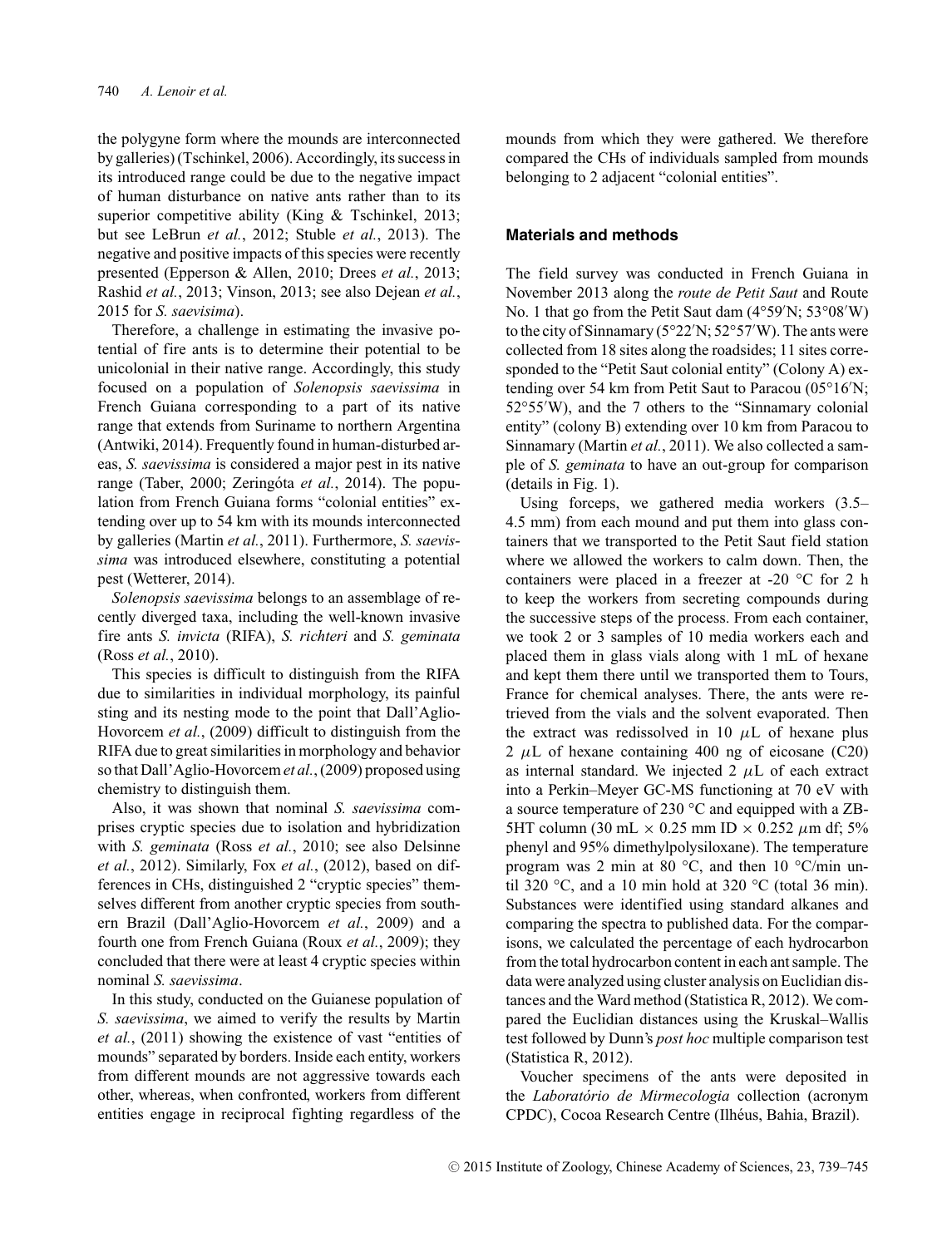

**Fig. 1** Google map of the area from where the *Solenopsis saevissima* samples were gathered. Each point corresponds to an ant mound. The 2 colonial entities delimited by Martin *et al.*, (2011) are separated by the white arrow (A and B represent the Petit Saut and the Sinnamary colonial entities, respectively). Sample 53 corresponds to *S. geminata*.

#### **Results and discussion**

We found the same *S. saevissima* hydrocarbon profiles described by Roux *et al.*, (2009) for this Guianese population and identified some additional minor ones. The major peaks (C23, C25, 9+11+13C25, 3,7C25 and 3,7,11C25) account for 70%–75% of the hydrocarbons (Table 1). The *S. geminata* profiles are very different as these hydrocarbons accounted for only 32% of the total, whereas they also contain a C27 alkene which represents 26% of the hydrocarbons that are present in only feeble percentages in *S. saevissima* (Table 1 and Fig. S1). As previously noted through interspecific tests of aggressiveness (Roux *et al.*, 2013), *S. geminata* is a real out-group with a very different profile.

Note that fire ant workers have comparatively large quantities of hydrocarbons on their cuticle (Fox *et al.*, 2012). Also, both quantitative and qualitative (i.e., absence of a C23 alkene in media and major workers) differences in CH composition were noted between castes in one Brazilian *S. saevissima* group; there were only quantitative differences in a second group (Fox *et al.*, 2012). Indeed, within-colony variation in CHs in ants is well known; nestmate recognition is generally based on a threshold above which aggressiveness occurs. In other ant species, there is a graded response, while in still other ants only some compounds constitute the nestmate recognition cues (Ichinose *et al.*, 2009; van Zweden & d'Ettorre, 2010; van Zweden *et al.*, 2014).

The cluster analysis (Fig. 2) showed a great difference between *S. saevissima* and *S. geminata* and a high degree of congruency in the hydrocarbon profiles within each *S. saevissima* colonial entity. The Euclidian distances indicated that *S. geminata* profiles differed significantly from those of the 2 *S. saevissima* colonial entities (Petit Saut and Sinnamary). The latter two differed significantly from each other but at a lower level (Fig. S2) confirming the superposition of the profiles (Fig. S1). These results confirm those by Martin *et al.*, (2011) using a method based on intraspecific aggressiveness (i.e., it added the fact that the mounds are interconnected by galleries because it is unfeasible to follow galleries over dozens of kilometers; see Fig. 1). Furthermore, the border between the 2 colonial entities still corresponds to the same area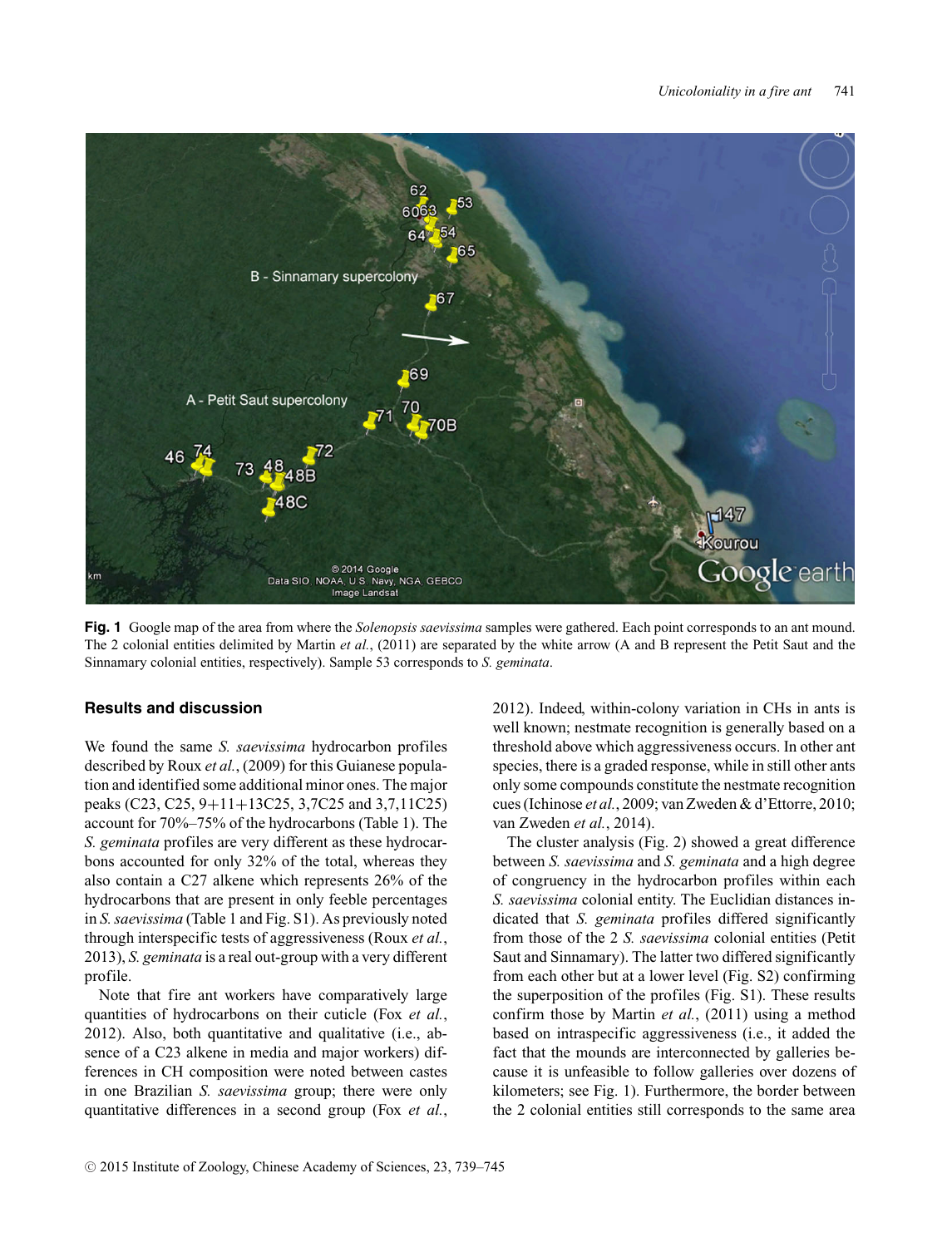| <b>Table 1</b> Relative quantities of hydrocarbons for <i>Solenopsis saevissima</i> supercolonies A (Petit Saut), B (Sinnamary) and S. geminata |
|-------------------------------------------------------------------------------------------------------------------------------------------------|
| (Standard Errors [SE] and percentages; $N =$ number of chromatograms; in bold major alkanes and alkenes). ?, unidentified compounds;            |
| the same values (i.e., $C25:1$ ; $C34:1$ ; $C37:1$ ; $C38:1$ ) correspond to alkenes with different position of the double bond.                |

| Hydrocarbon name         | S. saevissima ColA Petit Saut |          | S. saevissima ColB Sinamary |          | S. geminata Col 53 |          |
|--------------------------|-------------------------------|----------|-----------------------------|----------|--------------------|----------|
|                          | $\frac{0}{0}$                 | $\rm SE$ | $\frac{0}{0}$               | $\rm SE$ | $\frac{0}{0}$      | $\rm SE$ |
| C21                      | 0.01                          | $0.01\,$ | $0.00\,$                    | 0.00     | 4.36               | 0.23     |
| C22                      | $0.01\,$                      | $0.01\,$ | $0.00\,$                    | 0.00     | $0.00\,$           | $0.00\,$ |
| C <sub>23</sub>          | 5.99                          | 0.80     | 12.12                       | 0.81     | 23.84              | 0.73     |
| $9 + 11C23$              | 1.65                          | 0.18     | 1.92                        | 0.16     | 4.27               | 0.11     |
| 7C <sub>23</sub>         | 0.02                          | 0.02     | $0.00\,$                    | $0.00\,$ | $0.00\,$           | $0.00\,$ |
| 5C23                     | 0.76                          | 0.13     | 0.49                        | 0.13     | $0.00\,$           | $0.00\,$ |
| 3C23                     | 4.17                          | 0.23     | 3.67                        | 0.25     | 3.07               | 0.05     |
| C <sub>24</sub>          | 1.56                          | 0.17     | 1.34                        | 0.22     | 2.10               | 0.43     |
| 3,7C23                   | 2.57                          | 0.18     | 1.66                        | 0.12     | $0.00\,$           | $0.00\,$ |
| 8,12+10,12C24            | 1.60                          | 0.13     | 1.49                        | 0.06     | 0.34               | 0.15     |
| 6C24                     | 0.09                          | 0.05     | $0.00\,$                    | 0.00     | $0.00\,$           | $0.00\,$ |
| 4C24                     | 0.85                          | 0.06     | 0.58                        | 0.02     | 0.11               | 0.01     |
| C25:1                    | 3.85                          | 0.19     | 5.01                        | 0.36     | 0.53               | $0.00\,$ |
| C25:1                    | $0.20\,$                      | 0.10     | $0.00\,$                    | 0.00     | $0.00\,$           | $0.00\,$ |
| C <sub>25</sub>          | 15.18                         | 1.31     | 10.23                       | 0.34     | 5.68               | 0.17     |
| 4,8,10C24                | $0.02\,$                      | 0.02     | $0.00\,$                    | $0.00\,$ | $0.00\,$           | $0.00\,$ |
| $9+11+13C25$             | 6.43                          | 0.32     | 11.00                       | 0.43     | 0.48               | $0.07\,$ |
| 7C <sub>25</sub>         | $0.10\,$                      | 0.05     | $0.00\,$                    | $0.00\,$ | $0.00\,$           | $0.00\,$ |
| 5C25                     | 1.70                          | 0.14     | 2.16                        | 0.18     | 2.26               | $0.07\,$ |
| 3C25                     | 13.19                         | 0.30     | 12.44                       | 0.26     | 1.52               | 0.11     |
| 5,9+5,11C25              | 0.20                          | 0.11     | $0.00\,$                    | $0.00\,$ | $0.00\,$           | $0.00\,$ |
| $3,7+3,9+3,11C25$        | 22.06                         | 0.70     | 17.78                       | 0.52     | 0.83               | 0.16     |
| 3,7,11C25                | 10.67                         | 0.51     | 6.68                        | 0.19     | 0.25               | $0.08\,$ |
| 4C26                     | 0.46                          | 0.05     | 0.52                        | $0.01\,$ | 0.13               | $0.02\,$ |
| 8,10C26                  | $0.06\,$                      | 0.03     | $0.00\,$                    | $0.00\,$ | $0.00\,$           | $0.00\,$ |
| 6,10C26                  | $0.04\,$                      | 0.02     | $0.00\,$                    | $0.00\,$ | $0.00\,$           | $0.00\,$ |
| C27:1                    | 0.18                          | 0.03     | 0.57                        | 0.15     | 26.07              | 0.50     |
| 4,10+4,12C26             | 2.02                          | 0.12     | 1.39                        | 0.10     | 3.57               | 0.17     |
| C27                      | 0.25                          | 0.11     | 1.04                        | 0.16     | $0.00\,$           | $0.00\,$ |
| 4,8,12C26                | 0.94                          | 0.13     | 0.56                        | 0.09     | 0.03               | $0.01\,$ |
| $11+13C27$               | 0.45                          | 0.03     | 1.50                        | 0.09     | 1.06               | 0.04     |
| 5C27                     | 0.17                          | 0.01     | 0.31                        | 0.04     | $0.00\,$           | $0.00\,$ |
| 3C27                     | 0.30                          | 0.05     | 1.55                        | 0.09     | 0.50               | $0.02\,$ |
| 5,9C27                   | $0.04\,$                      | 0.02     | $0.00\,$                    | $0.00\,$ | $0.00\,$           | $0.00\,$ |
| C28                      | 0.77                          | 0.04     | 1.19                        | 0.17     | $0.00\,$           | $0.00\,$ |
| 6C28                     | 0.27                          | 0.03     | 0.15                        | $0.01\,$ | 0.21               | $0.02\,$ |
| 4C28                     | 0.03                          | 0.02     | $0.01\,$                    | $0.00\,$ | $0.09\,$           | 0.05     |
| C29                      | 0.20                          | 0.04     | 0.47                        | 0.03     | 0.74               | $0.04\,$ |
| 11C29                    | 0.03                          | 0.01     | 0.09                        | $0.01\,$ | 0.28               | 0.05     |
| 3C29                     | $0.02\,$                      | $0.00\,$ | $0.16\,$                    | 0.03     | 0.00               | $0.00\,$ |
| C30                      | 0.04                          | 0.02     | 0.07                        | 0.02     | 0.07               | 0.01     |
| $\overline{?}$           | 0.14                          | 0.06     | $0.20\,$                    | 0.07     | 0.00               | $0.00\,$ |
| C32                      | $0.00\,$                      | 0.00     | $0.00\,$                    | $0.00\,$ | 0.00               | 0.00     |
| $\overline{\mathcal{L}}$ | $0.00\,$                      | 0.00     | 0.22                        | 0.05     | 0.61               | 0.06     |

(to be continued)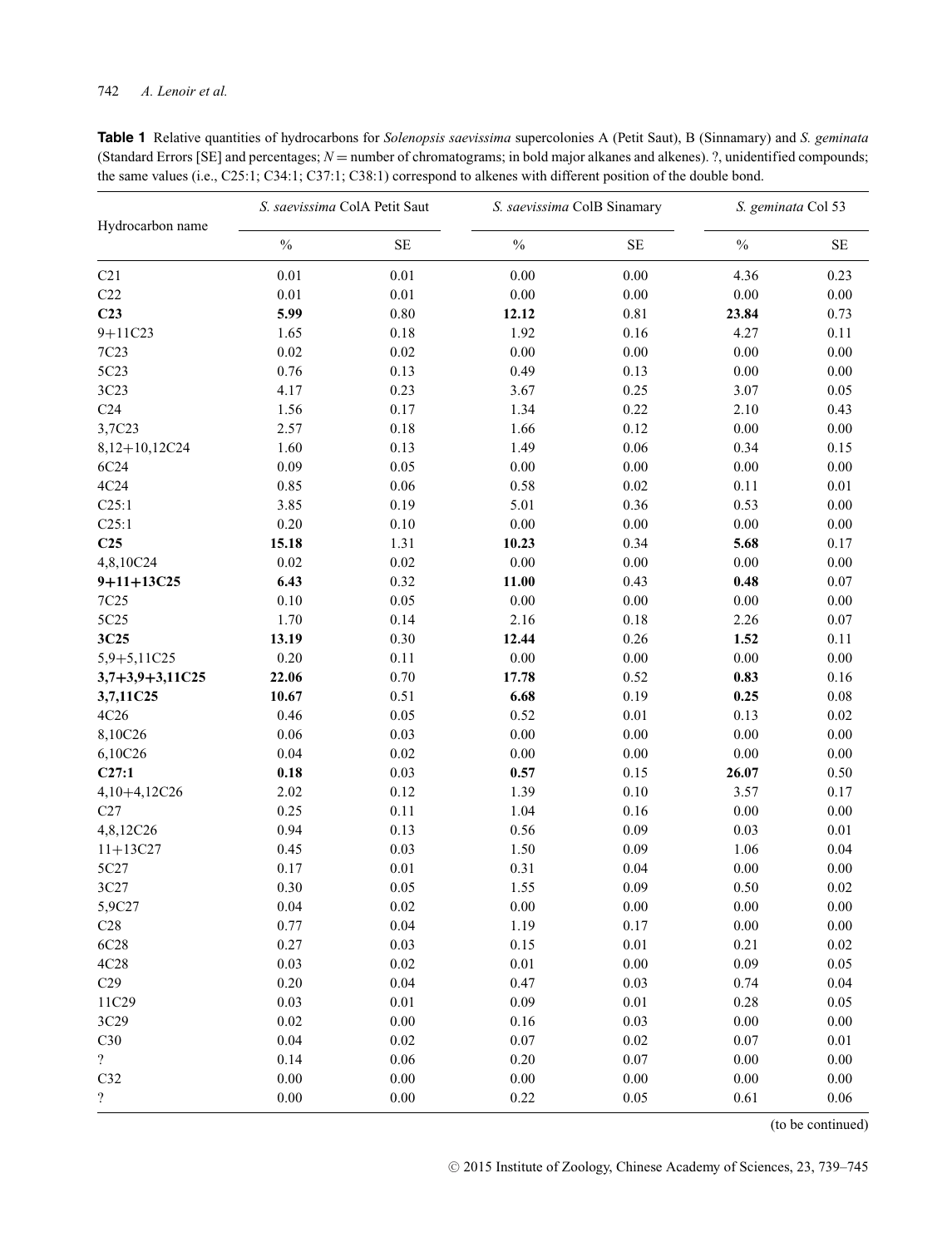| Hydrocarbon name | S. saevissima ColA Petit Saut |          | S. saevissima ColB Sinamary |          | S. geminata Col 53 |           |
|------------------|-------------------------------|----------|-----------------------------|----------|--------------------|-----------|
|                  | $\frac{0}{0}$                 | $\rm SE$ | $\%$                        | $\rm SE$ | $\frac{0}{0}$      | <b>SE</b> |
| C33:1            | 0.13                          | 0.04     | 0.24                        | 0.07     | 3.00               | 0.14      |
| C <sub>33</sub>  | 0.17                          | 0.11     | 0.09                        | 0.04     | 1.04               | 0.13      |
| $\overline{?}$   | 0.06                          | 0.03     | 0.06                        | 0.02     | 0.37               | 0.04      |
| C34:1            | 0.01                          | 0.01     | 0.11                        | 0.06     | 0.04               | 0.03      |
| C34:1            | 0.01                          | 0.01     | 0.02                        | 0.02     | 0.22               | 0.02      |
| C <sub>34</sub>  | 0.02                          | 0.02     | 0.03                        | 0.01     | 0.05               | 0.01      |
| $\overline{?}$   | 0.18                          | 0.13     | 0.24                        | 0.12     | 2.56               | 0.17      |
| C35:1            | 0.00                          | 0.00     | 0.01                        | 0.01     | 4.78               | 0.15      |
| C <sub>35</sub>  | 0.02                          | 0.02     | 0.00                        | 0.00     | 1.07               | 0.04      |
| MeC35            | 0.01                          | 0.01     | 0.02                        | 0.01     | 0.32               | 0.04      |
| diMeC35          | 0.04                          | 0.01     | 0.11                        | 0.05     | 0.62               | 0.05      |
| C36              | 0.00                          | 0.00     | 0.01                        | 0.00     | 0.00               | 0.00      |
| C37:1            | 0.00                          | 0.00     | 0.01                        | 0.01     | 0.82               | 0.09      |
| C37:1            | 0.01                          | 0.01     | 0.16                        | 0.15     | 0.63               | 0.07      |
| C37:1            | 0.00                          | 0.00     | 0.00                        | 0.00     | 0.14               | 0.02      |
| C38:1            | 0.00                          | 0.00     | 0.09                        | 0.04     | 0.34               | 0.04      |
| C38:1            | 0.02                          | 0.02     | 0.11                        | 0.07     | 0.53               | 0.04      |
| Total            | 100%                          |          | 100%                        |          | 100%               |           |
|                  | $N = 17$                      |          | $N=17$                      |          | $N = 3$            |           |
| Major alkanes    | 73.52%                        |          | 70.24%                      |          | 32.60%             |           |
| Total alkenes    | 4.42%                         |          | 6.34%                       |          | 37.11%             |           |

**Table 1** Continued.



**Fig. 2** Dendrogram of *Solenopsis saevissima* cuticular hydrocarbon proportions (A and B represent the Petit Saut and the Sinnamary colonial entities, respectively); *S. geminata* is used as an out-group.

along Route No. 1 (i.e., it separates samples 67 and 69; Fig. 1). So, that which was called "colonial entities" by Martin *et al.*, (2011) really corresponds to supercolonies

extending over large distances (up to 54 km). We therefore show that the Guianese population of *S. saevissima* forms supercolonies because the aggressive discrimination of noncolony mates (Martin *et al.*, 2011) is correlated to different hydrocarbon profiles. Our data therefore confirm the presence of at least 4 *S. saevissima* cryptic species based on their CH profiles, 3 from the southern part of the range (Dall'Aglio-Holvorcem *et al.*, 2009; Fox *et al.*, 2012) and a fourth one in French Guiana (Roux *et al.*, 2009; this study). Genetic data are needed to confirm these results. In other invasive ants, this time in their introduced range, different supercolonies also have different CH profiles, and aggressiveness is correlated to these differences (Suarez *et al.*, 2002; Thomas *et al.*, 2007; Drescher *et al.*, 2010).

Due to the development of the global transportation network, *S. saevissima*, which has already been noted outside its native range including Guadeloupe with many transport-related connections with French Guiana (Wetterer, 2014), may become a pantropical invasive pest in tropical areas where its potential threat could be comparable to what is currently happening with regard to *S. invicta* in temperate and subtropical climates (see Taber, 2000).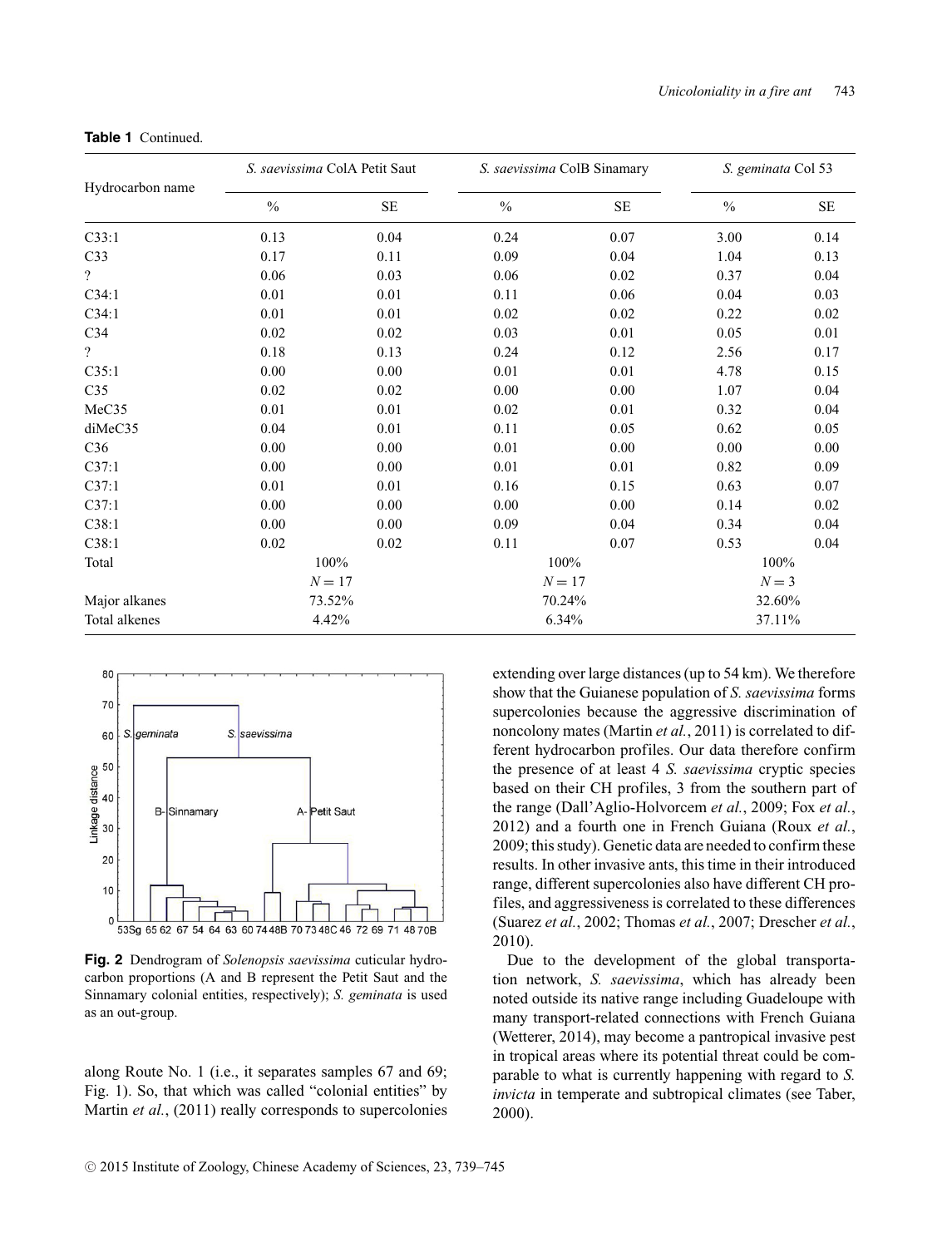#### **Acknowledgments**

We are grateful to anonymous reviewers who helped to improve the manuscript, to Dr Jacques Delabie for the identification of the ants, to Andrea Yockey-Dejean for proofreading the manuscript, and the *Laboratoire Environnement de Petit Saut* for furnishing logistical assistance. Financial support for this study was provided by a project CNRS-CEBA (*Centre d'Etude de la Biodiversite´ Amazonienne*) PPAR (Phthalate Pollution in Amazonian Forest).

#### **Disclosure**

The authors declare that no competing interests exist.

#### **References**

- Antwiki (2014) http://www.antwiki.org/wiki/Solenopsis\_ saevissima.
- D'Ettorre, P. and Lenoir, A. (2010) Nestmate recognition in ants. *Ant Ecology* (eds. L. Lach, C. Parr & K. Abbott), pp. 194–209, Oxford University Press, Oxford, UK.
- Dall'Aglio-Holvorcem, C.G., Benson, W.W., Gilbert, L., Trager, J.C. and Trigo, J.R. (2009) Chemical tools to distinguish the fire ant species *Solenopsis invicta* and *S. saevissima* (Formicidae: Myrmicinae) in Southeast Brazil. *Biochemical Systematics and Ecology*, 37, 442–451.
- Dejean, A., Corbara, B., Céréghino, R., Leponce, M., Roux, O., Rossi, V., Delabie, J.H.C. and Compin, A. (2015) Traits allowing some ant species to nest syntopically with the fire ant *Solenopsis saevissima* in its native range. *Insect Science*, 22, 289–294. DOI: 10.1111/1744-7917.12078.
- Delsinne, T., Sonet, G., Nagy, Z.T., Wauters, N., Jacquemin, J. and Leponce, M. (2012) High species turnover of the ant genus *Solenopsis* (Hymenoptera: Formicidae) along an altitudinal gradient in the Ecuadorian Andes, indicated by a combined DNA sequencing and morphological approach. *Invertebrate Systematics*, 26, 457–469.
- Drees, B.M., Calixto, A.A. and Nester, P.R. (2013) Integrated pest management concepts for red imported fire ants *Solenopsis invicta* (Hymenoptera: Formicidae). *Insect Science*, 20, 429–438.
- Drescher, J., Blüthgen, N., Schmitt, T., Bühler, J. and Feldhaar, H. (2010) Societies drifting apart? behavioural, genetic and chemical differentiation between supercolonies in the yellow crazy ant *Anoplolepis gracilipes*. *PLoS ONE*, 5, e13581.
- Epperson, D.M. and Allen, C.R. (2010) Red imported fire ant impacts on upland arthropods in southern Mississippi. *The American Midland Naturalist*, 163, 54–63.
- Fox, E.G.P., Pianaro, A., Delabie, J.H.C., Vairo, B.C., Machado, E.A. and Bueno, O.C. (2012) Intraspecific and intracolonial

variation in the profile of venom alkaloids and cuticular hydrocarbons of the fire ant *Solenopsis saevissima* Smith (Hymenoptera: Formicidae). *Psyche*, 10, Article ID 398061.

- Fournier, D., Tindo, M., Kenne, M., Mbenoun Masse, P.S., Van Bossche, V., De Coninck, E. and Aron, S. (2012) Genetic structure, nestmate recognition and behaviour of two cryptic species of the invasive big-headed ant *Pheidole megacephala*. *PLoS ONE*, 7, e31480.
- Helanterä, H., Strassmann, J.E., Carrillo J. and Queller, D.C. (2009). Unicolonial ants: where do they come from, what are they and where are they going? *Trends in Ecology & Evolution*, 24, 341–349.
- Holway, D.A., Lach, L., Suarez, A.V., Tsutui, N.D. and Case, T.J. (2002) The causes and consequences of ant invasions. *Annual Review of Ecology and Systematics*, 33, 181–233.
- Ichinose, K., Boulay, R., Cerdá, X. and Lenoir, A. (2009) Influence of queen and diet on nestmate recognition and cuticular hydrocarbon differentiation in a fission-dispersing ant, *Aphaenogaster senilis*. *Zoological Science*, 26, 681–685.
- King, J.R. and Tschinkel, W.R. (2013) Experimental evidence for weak effects of fire ants in a naturally invaded pine-savanna ecosystem in north Florida. *Ecological Entomology*, 38, 68– 75.
- LeBrun, E.G., Plowes, R.M. and Gilbert, L.E. (2012) Imported fire ants near the edge of their range: disturbance and moisture determine prevalence and impact of an invasive social insect. *Journal of Animal Ecology*, 81, 884–895.
- Martin, J.-M., Roux, O., Groc, S. and Dejean, A. (2011) A type of unicoloniality within the native range of the fire ant *Solenopsis saevissima*. *Compte Rendus Biology*, 334, 307– 310.
- Moffett, M.W. (2012) Supercolonies of billions in an invasive ant: what is a society? *Behavioral Ecology*, 23, 925–933.
- Orivel, J., Grangier, J., Foucaud, J., Le Breton, J., Andres, F.X., Jourdan, H., Delabie, J.H.C., Fournier, D., Cerdan, P., Facon, B., Estoup, A. and Dejean, A. (2009) Ecologically heterogeneous populations of the invasive ant *Wasmannia auropunctata* within its native and introduced ranges. *Ecological Entomology*, 34, 504–512.
- Rashid, T., Chen, J., Vogt, J.T. and McLeod, P.J. (2013) Arthropod prey of imported fire ants (Hymenoptera: Formicidae) in Mississippi sweetpotato fields. *Insect Science*, 20, 467– 471.
- Ross, K.G., Gotzeck, D., Ascunce, M.S. and Shoemaker, D.D. (2010) Species delimitations: a case study in a problematic ant taxon. *Systematic Biology*, 59, 162–184.
- Roux, O., Martin, J.-M., Ghomsi, N.T. and Dejean, A. (2009) A non-lethal water-based removal-reapplication technique for behavioral analysis of cuticular compounds of ants. *Journal of Chemical Ecology*, 35, 904–912.
- Roux, O., Rossi, V., Céréghino, R., Compin, A., Martin, J.M. and Dejean, A. (2013) How to coexist with fire ants: the roles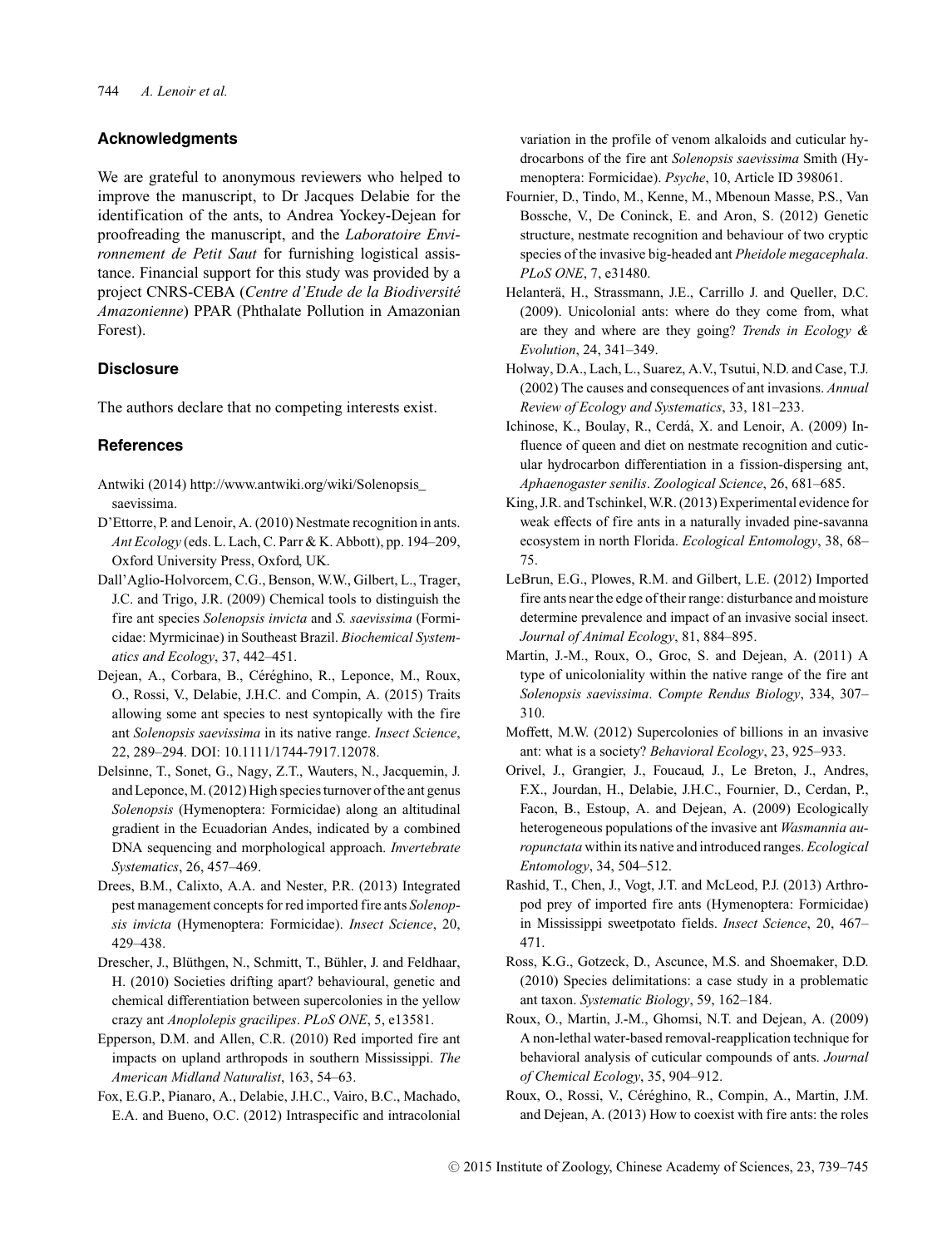of behaviour and cuticular compounds. *Behavioral Processes*, 98, 51–57.

- Statistica R (2012) http://www.statsoft.com/Solutions/Cross-Industry/R-Integration
- Stuble, K.L., Chick, L.D., Rodriguez-Cabal, M.A., Lessard, J.-P. and Sanders, N.J. (2013) Fire ants are drivers of biodiversity loss: a reply to King and Tschinkel (2013). *Ecological Entomology*, 38, 540–542.
- Suarez, A.V., Holway, D.A., Liang, D., Tsutsui, N.D. and Case, T.J. (2002) Spatiotemporal patterns of intraspecific aggression in the invasive Argentine ant. *Animal Behavior*, 64, 687– 708.
- Taber, S.W. (2000) *Fire Ants*. Texas A&M University Press: College Station.
- Thomas, M.L., Payne-Makrisa, C.M., Suarez, A.V., Tsutsui, N.D. and Holway, D.A. (2007) Contact between supercolonies elevates aggression in Argentine ants. *Insectes Sociaux*, 54, 225–233.
- Tschinkel, W.R. (2006) *The Fire Ants*. Harvard University Press, Cambridge, MA.
- van Zweden, J.S. and d'Ettorre, P. (2010) Nestmate recognition in social insects and the role of hydrocarbons. *Insect Hydrocarbons* (eds. G.J. Blomquist & A.-G. Bagnères), pp. 22–243. Cambridge University Press, Cambridge, UK.
- van Zweden, J.S., Pontieri, L. and Pedersen, J. (2014) A statistical approach to identify candidate cues for nestmate recognition. *Frontiers in Ecology and Evolution*, 2, 73 doi: 10.3389/fevo.2014.00073.
- Vinson, S.B. (2013) Impact of the invasion of the imported fire ant. *Insect Science*, 20, 439–455.
- Wetterer, J. (2014) A South American fire ant, *Solenopsis* nr. *saevissima*, in Guadeloupe, French West Indies. *Biological Invasions*, 16, 755–758.
- Zeringóta, V., Monteiro De Castro, M., Castro Della Lucia, T.M. and Prezoto, F. (2014) Nesting of the fire ant *Solenopsis saevissima* (Hymenoptera: Formicidae) in an urban environment. *Florida Entomologist*, 97, 668–673.

Accepted March 27, 2015

#### **Supporting Information**

Additional Supporting Information may be found in the online version of this article at the publisher's web-site:

**Fig. S1.** Chromatograms of *Solenopsis saevissima* colonial entities (Petit Saut in green and Sinnamary in red in overlay) and *S. geminata*. Sq, Squalene; Pht, Phthalate contaminant; Pi, Piperidine.

**Fig. S2.** Median Euclidian distances between the different Solenopsis entities: S, *S. saevissima* from Sinnamary; PS, *S. saevissima* from Petit Saut; Sg, S. geminata. Statistical comparisons: Kruskal–Wallis test:  $H_{3,170} = 100$ ;  $P < 0.0001$ ; Dunn's multiple comparison test: different letters indicate significant differences at  $P < 0.001$ .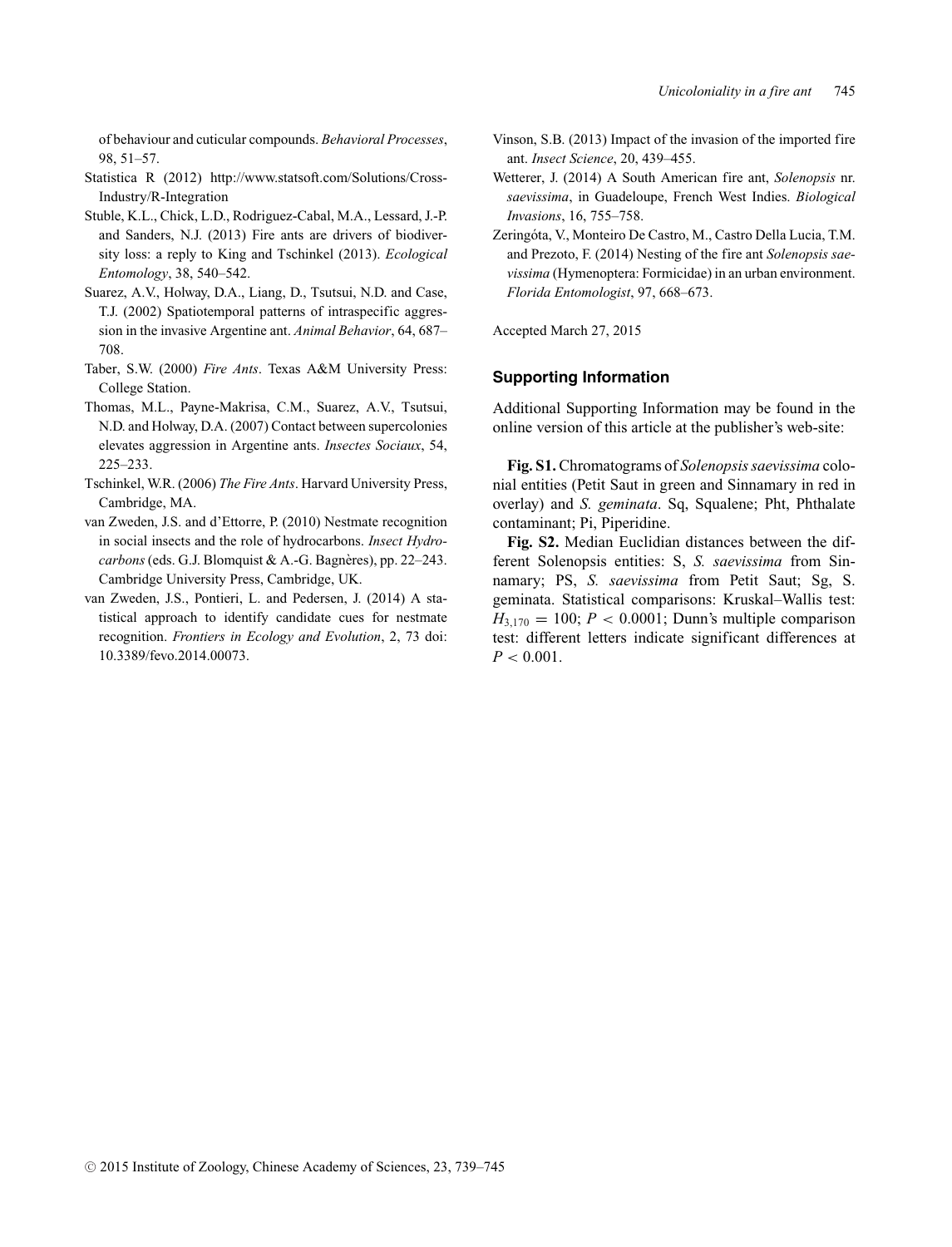

# $, 06$ -Feb-2014 + 15:57:22